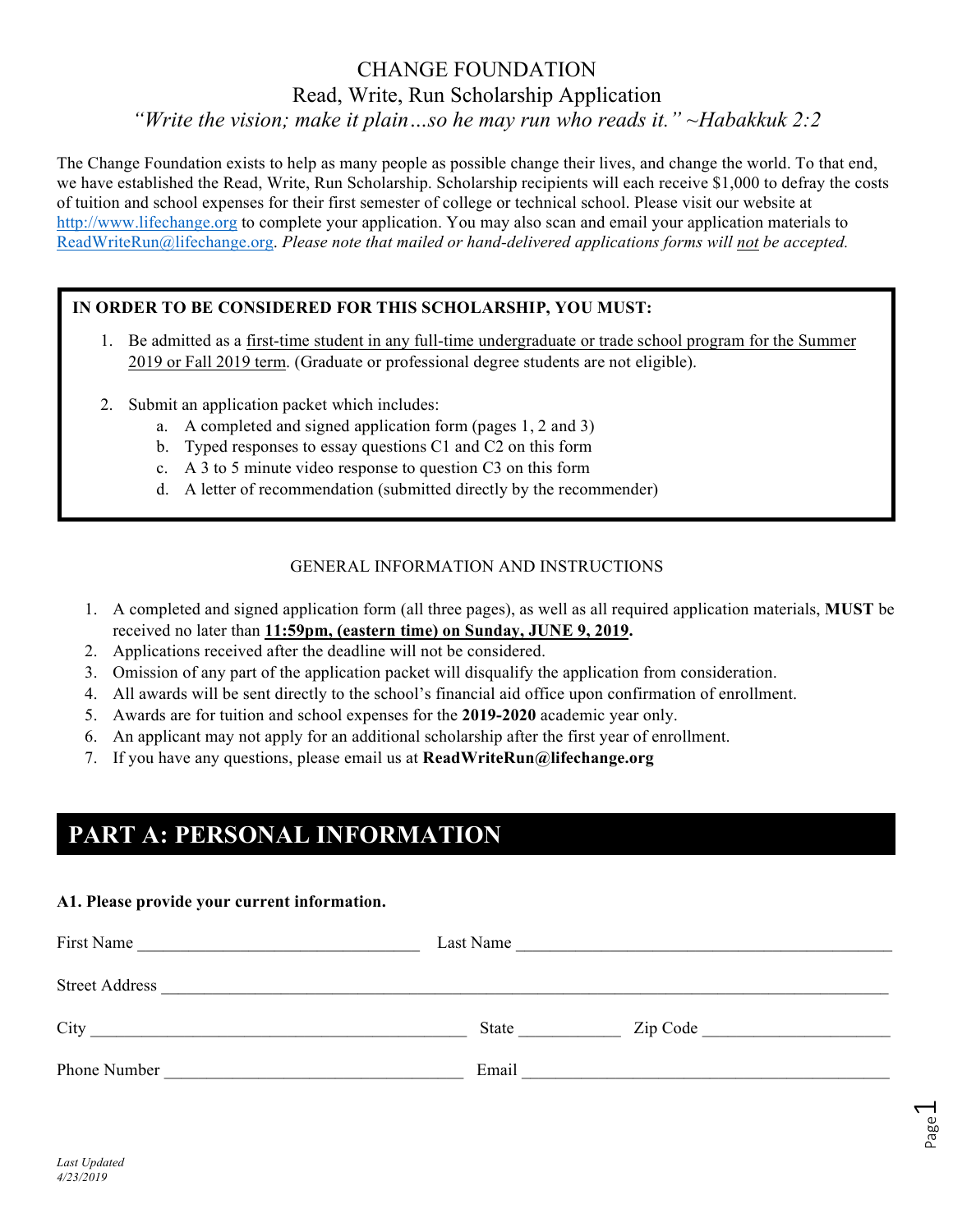### CHANGE FOUNDATION Read, Write, Run Scholarship Application

## **PART B: EDUCATIONAL INFORMATION**

| B1. What is your current status? (MARK ONE ONLY)                                               |                                  |
|------------------------------------------------------------------------------------------------|----------------------------------|
| $\Box$ Graduating High School Senior                                                           |                                  |
| $\Box$ Adult, pursuing higher education                                                        |                                  |
| B2. What High School do/did you attend?                                                        |                                  |
|                                                                                                | School City, State               |
| <b>High School Graduation Date</b><br>(Month/Year)                                             | High School GPA (on a 4.0 scale) |
| B3. What college/university/trade school will you be attending in the 2019-2020 academic year? |                                  |
| School Name School City, State School City, State                                              |                                  |
| B4. What degree/certificate will you be pursuing? (MARK ONE ONLY)                              |                                  |
| $\Box$ Associate's Degree                                                                      |                                  |
| $\Box$ Bachelor's Degree                                                                       |                                  |
| $\Box$ Technical/Trade Certificate                                                             |                                  |

#### **B5. What major/course of study will you be pursuing?** \_\_\_\_\_\_\_\_\_\_\_\_\_\_\_\_\_\_\_\_\_\_\_\_\_\_\_\_\_\_\_\_\_\_\_\_\_\_\_\_\_\_\_\_\_\_\_\_\_

### **PART C: REQUIRED ESSAY RESPONSES**

**Please provide a typed response to questions C1 and C2. Each response must be 350 words or less.**

**C1.** Please tell us about your educational aspirations and life goals.

**C2.** Please tell us about the ways you have demonstrated leadership through participation in church, community service, extracurricular activities, entrepreneurial pursuits or other endeavors.

**C3.** Change Church fosters a culture which prioritizes Health, Honesty, Honor, Hope, Hospitality, Humility, and Hunger. Choose 2 principles from the list above, then **record and submit a 3 to 5 minute video** describing how you plan to change your life, your community or the world using these principles. Please email the video to **ReadWriteRun@lifechange.org**.

## **PART D: LETTER OF RECOMMENDATION**

Please request a letter of recommendation from someone with whom you have worked or interacted in the past two years. They must not be related to you. The letter should describe your character, leadership abilities, and why you are the best candidate to receive this scholarship. Recommenders should be from one of the following four categories:

- a. School Administrator, School Counselor or Teacher
- b. Minister, Community Service Leader, Business Leader or Mentor
- c. Supervisor or Professional in your proposed field of study
- d. Co-worker or other personal reference

| <b>Recommender First and Last Name</b> | <b>Recommender Email address</b> | <b>Recommender Occupation</b> | Category<br>(a, b, c, d) |
|----------------------------------------|----------------------------------|-------------------------------|--------------------------|
|                                        |                                  |                               |                          |

**Recommendation letter should be emailed directly from the recommender to ReadWriteRun@lifechange.org**

Page  $\mathrel{\sim}$